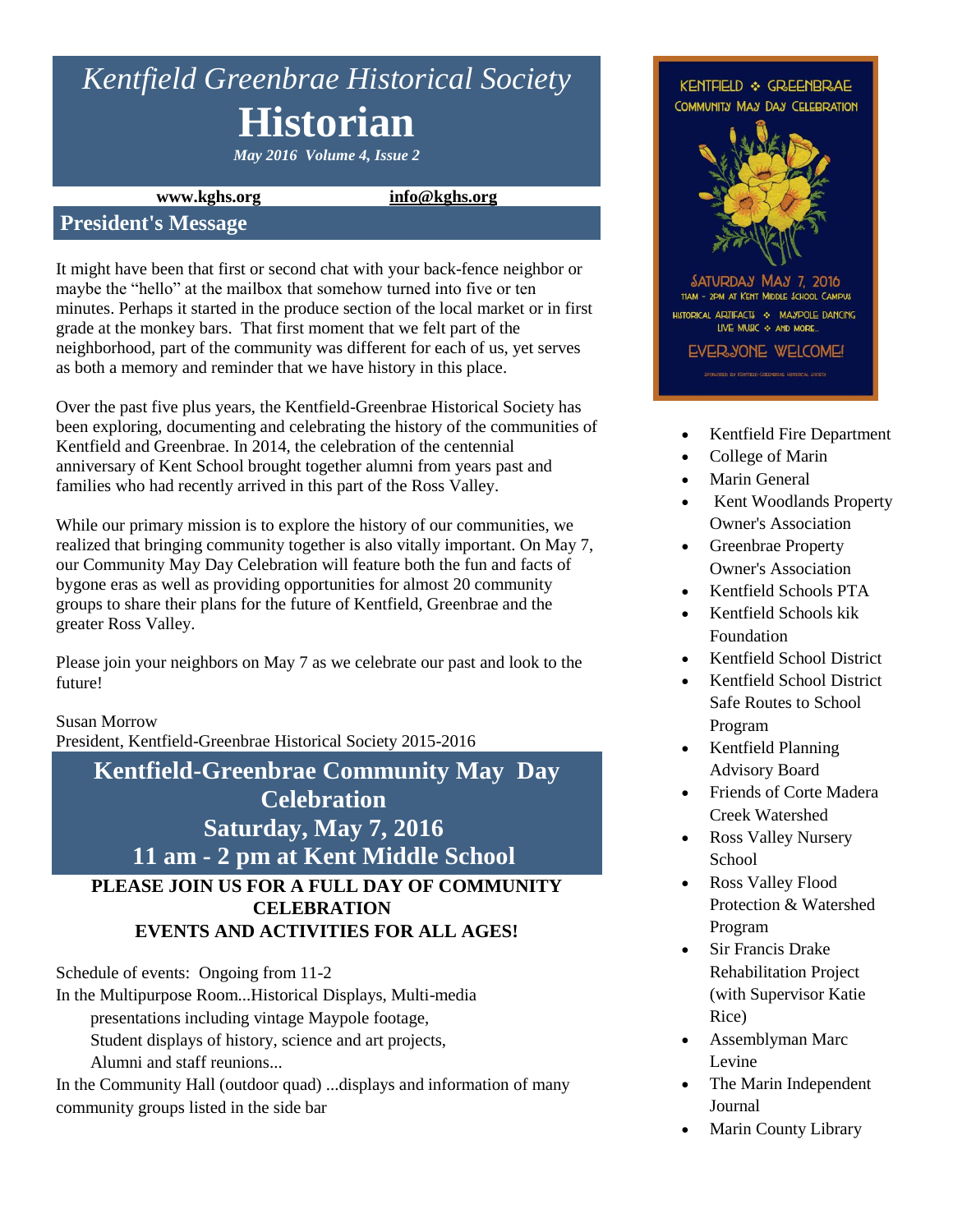#### **Recognizing our Community**

The Kentfield-Greenbrae Historical Society was established to recognize the 100th Anniversary of Kent School in 2014. Our community is much bigger than just the School District. Earlier this newsletter, *The Historian,* celebrated the history of the long established Kentfield Fire Department as well as the 90 year history of the College of Marin. In this issue we will share a bit more history of two institutions that will also be represented at the Community May Day Celebration: the Corte Madera Creek Watershed Restoration Project and Marin General Hospital. Be sure to check out their tables and displays.

#### **Corte Madera Creek's Tidal Wetlands** *by Sandra Guldman , Friends of the Corte Madera Creek Watershed*

In 1850 extensive tidal wetlands at the mouth of Corte Madera Creek extended across from Point San Quentin in the north to the foot of Ring Mountain in the south and from the bayshore westward to Magnolia Avenue and College Avenue.



*Ross Landing and College Avenue 1893 Photo by Henre Chevarlier*

The construction of the railroad from San Rafael to Tiburon in 1884 created the first crossing and division of the marsh, a levee built along the south bank of the creek all the way to Magnolia Avenue excluded tidal action west of the levee. Tidal wetlands persisted east of the railroad, ending at the open water of the bay at the shoreline and Corte Madera Creek remained a salt-water estuary.

A report by long-time resident Harry Richards, written in 1997 for Friends of Corte Madera Creek Watershed, describes what he encountered in 1925 as he rowed up the creek from its mouth. The first landmark he notes is the highvoltage transmission line across the creek, constructed in 1914 to power the Panama-Pacific Railroad, and still in use today. Next, he remarks on the Hutchinson Quarry, now the site of Larkspur Landing, which had just opened. Crushed rock, the typical greywacke used in Marin for aggregate, was carried by a conveyor belt to the barge loading dock, the site of the Larkspur Ferry Terminal. These facilities were on the north side of the creek. Across the creek, houses were reached by a boardwalk two planks wide. Some were cabins on mud sills and others were floating arks moved north from Belvedere Cove-was this a sign of early gentrification? This is now Greenbrae Boardwalk.

Not far upstream, the railroad bridge crossed the creek on huge redwood pilings. A hand-operated concrete and steel drawbridge allowed boat traffic to pass under the bridge. Several times each day and night, steam-drawn freight trains traveled between Tiburon and San Rafael. Electric passenger trains crossed to join the main line at Baltimore Park and on to Sausalito. About 100 feet upstream of the substantial train bridge, a primitive wooden drawbridge carried Tiburon Boulevard (early Hwy. 101) across the creek. The road was narrow and unpaved, with little traffic; however the bridge served as a point to off-load hay for transport to local dairies. Highway 101 was built in the late 1920s, shortly after Mr. Richards' rowboat trip.

Upstream of the two bridges, arks and houses were found on both sides of the creek for about a quarter mile. Some of the homes on Lucky Drive remain from that period. There were a few houses further upstream reached by land from the Kentfield road. Beyond that was an undeveloped area, the former site of an Indian village, and later occupied by the Bon Air Shopping Center.

Continuing past a rocky point, now the end of South Eliseo, Mr. Richards observed a number of arks and houses along the left side of the creek. They were served by boardwalks 1, 2, 3 and 4, all coming from Magnolia Avenue. Boardwalk One is the only survivor of the four. In 1925, a flimsy wooden bridge, which had once carried guests to the Bon Air Hotel, was still in place. A few palm trees and a derelict swimming pool were the only evidence of the hotel.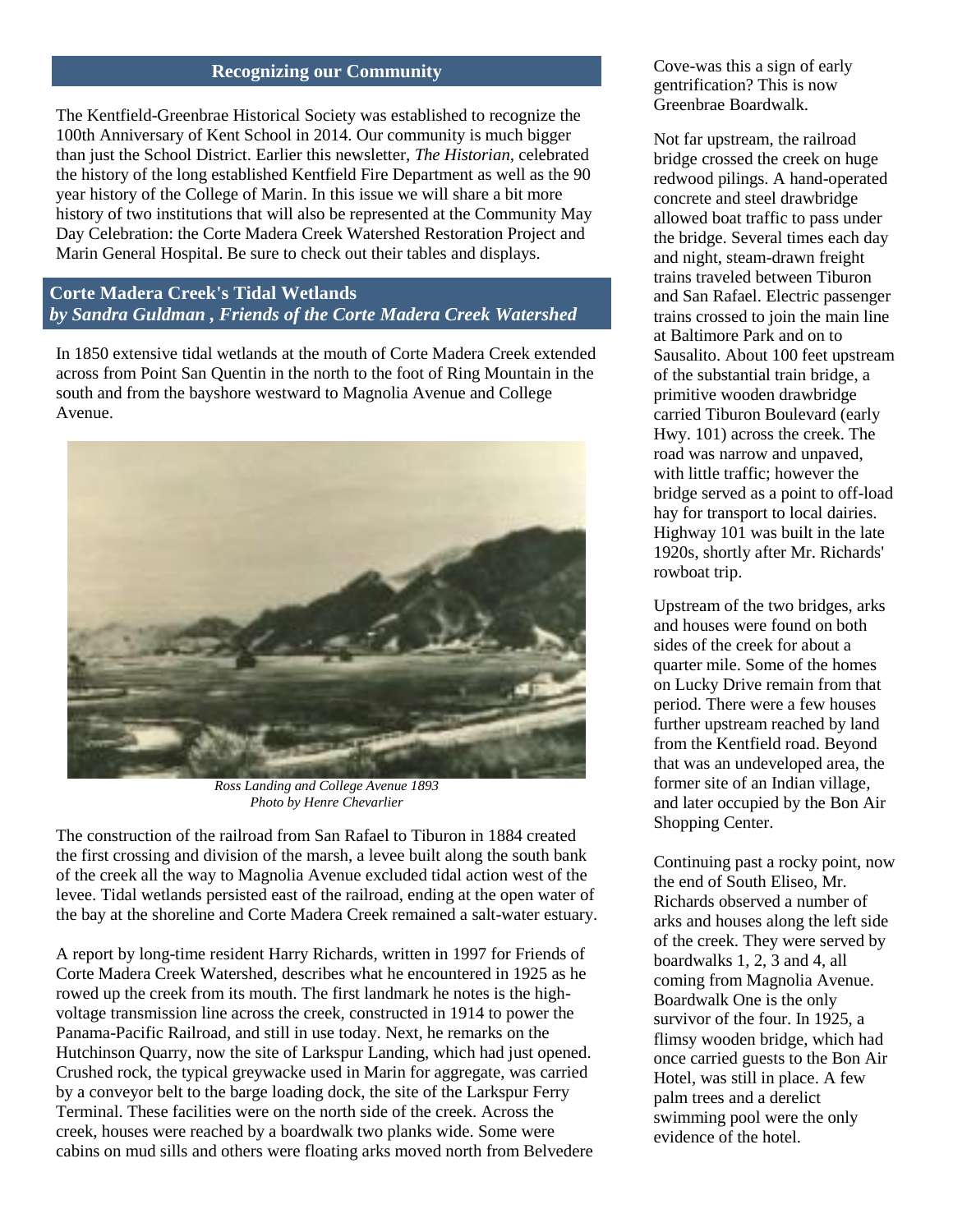Corte Madera Creek is now channelized and straightened from its mouth into Ross. The lower part was once was a meandering tidal slough, described above by Harry Richards, which lapped the shores where the College of Marin now stands. For decades, marshland was perceived as a wasteland that needed to be put to good use; it was lost by diking, draining, and filling.

Since World War II and the post-war building boom, the largest loss of tidal wetlands along Corte Madera Creek was caused by the U.S. Army Corps of Engineers' Corte Madera Creek Flood Control Project. The wide tidal marshes flanking a narrow, sinuous main channel were destroyed in the late 1960s when a wide trapezoidal channel was dredged and spoils deposited randomly on the adjacent marshes. The two aerial photos show the changes between 1946 and 1987 in a portion of the former tidal wetlands filled for the Flood Control Project.





Kentfield Marshes in 1946 Kentfield Marshes in 1987  *Source: Historic Aerials*

In the small area shown in the aerial photos, the development on filled tidal wetlands includes College of Marin athletic facilities, commercial development along upper Magnolia Avenue, Marin General Hospital parking lots, medical buildings on South Eliseo Drive and Bon Air Road, and residential developments in Kentfield, Greenbrae, and northern Larkspur: Kentfield Gardens, College Court, Hillview, and many apartment and condominium complexes on South Eliseo Drive. Similar development occurred downstream on fill placed for the Flood Control Project.

One success story is not revealed in this pair of photos. The tidal wetlands at Hal Brown Park were filled along with the rest of the wetlands and the entire area was slated for residential development. However, local residents rallied in defense of tidal marshes and they were successful in passing a Community Services Area parcel tax that funded the development of the park, originally Creekside Park. Picnic areas and playgrounds are on the upland area, but most of the land was restored to tidal wetlands in one of first attempts at marsh restoration.

By any standard, this restoration is a success, but there were some mistakes that are still being slowly corrected. The spoils placed on top of the marsh were a mix of gravel, sand, and mud. This is not a problem when the soil is engineered prior to construction of buildings. However, when marsh restoration work was undertaken for Creekside Park, the soil used was inadequately matched to this purpose. Although some of the soil was suitable for marsh vegetation, there are areas of the marsh that remain bare after more than 40 years, mostly because the soil does not support marsh vegetation.

Some of that unsuitable soil will be removed and replaced with better soil in marsh restoration projects scheduled for Fall 2016.

Other ecological mistakes have been more challenging to correct. During the restoration of Creekside Park, two species of invasive cordgrasses were introduced to San Francisco Bay. Later, a third invasive cordgrass moved into Corte Madera Creek's tidal wetlands from its introduction site in the East Bay. Hybrids formed between the native cordgrass and the invasives. These invasives lined the tidal channels and infested all of the marshes, impairing native plants and wildlife and contributing to flooding. Aggressive efforts implemented by Friends of Corte Madera Creek Watershed and the California Coastal Conservancy began in the marshes of Corte Madera Creek in 2005 and now, eleven years later, over 95% of the invasive cordgrasses have been removed and the goal of total elimination is in sight. The cost has run into millions of dollars for the entire effort in San Francisco Bay.

Walk along the Multiuse Path in Kentfield and admire the rich bird life and healthy marsh, then appreciate the efforts of people who had the foresight to restore a part of the marsh fifty years ago. Reflect on how long it has taken to undo damage quickly done and how much effort and money it has taken.

**SAVE Saturday OCTOBER 1, 2016 George Demont Otis Exhibit at the College of Marin Art Gallery** 

**A COM-KGHS collaboration**